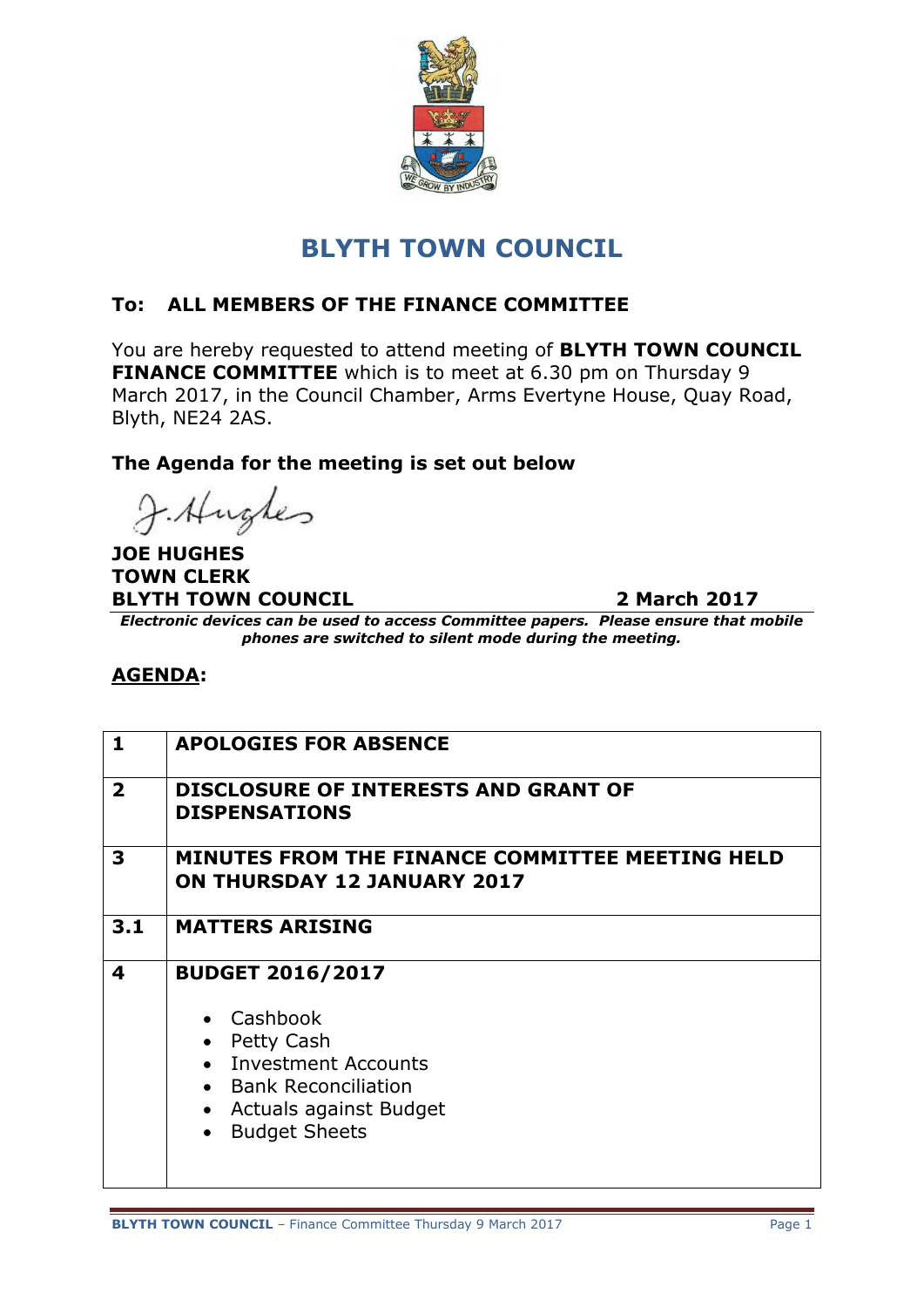| 5  | <b>BROADBAND &amp; TELEPHONE LINE RENTAL</b>                                                                                                                                                                                                                               |
|----|----------------------------------------------------------------------------------------------------------------------------------------------------------------------------------------------------------------------------------------------------------------------------|
|    | Please see attached report.                                                                                                                                                                                                                                                |
| 6  | <b>INSURANCE COVER</b>                                                                                                                                                                                                                                                     |
|    | Please see attached report.                                                                                                                                                                                                                                                |
| 7  | PURCHASE OF IT EQUIPMENT FOR COUNCILLORS                                                                                                                                                                                                                                   |
|    | Please see attached report.                                                                                                                                                                                                                                                |
| 8  | <b>REMEMBERANCE SERVICE BUDGET</b>                                                                                                                                                                                                                                         |
|    | Please see attached report.                                                                                                                                                                                                                                                |
| 9  | <b>TOWN COUNCIL WEBSITE</b>                                                                                                                                                                                                                                                |
|    | Please attached report.                                                                                                                                                                                                                                                    |
| 10 | <b>RISK ASSESSMENTS</b>                                                                                                                                                                                                                                                    |
|    | Please see attached report.                                                                                                                                                                                                                                                |
| 11 | ANY OTHER BUSINESS OR TIEMS FOR URGENT ATTENTION                                                                                                                                                                                                                           |
|    | This item is only for items of information to be given to Town<br>Councillors and for items which either the Committee Chair or<br>Town Clerk consider to be genuinely urgent.                                                                                             |
| 12 | DATE AND TIME OF NEXT MEETING                                                                                                                                                                                                                                              |
|    | The next Meeting of the Finance Committee will be held on<br>Thursday, 20 April 2017 in the Council Chamber.                                                                                                                                                               |
| 13 | <b>PART II</b>                                                                                                                                                                                                                                                             |
|    | Pursuant to the Public Bodies (Admission to Meetings) Act 1960;<br>that in view of the confidential nature of the business about to be<br>transacted, it is advisable in the public interest that the press and<br>public be excluded and they are instructed to withdraw. |